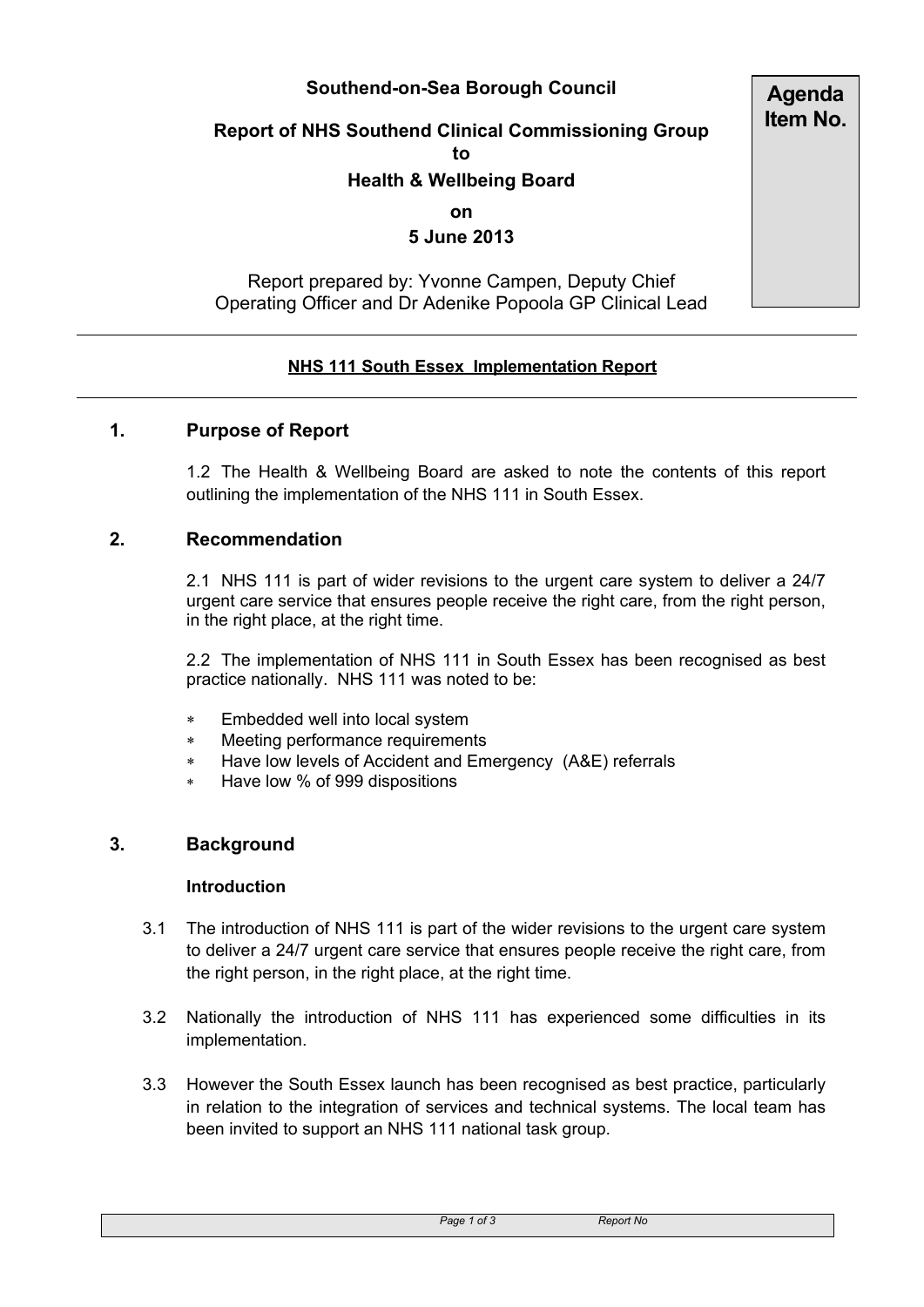#### **NHS 111: The Launch**

- 3.4 NHS 111 was launched across South Essex on the 19<sup>th</sup> March 2013, with all call handling for 'Out of Hours' being transferred to the new NHS 111 number. Arrangements for GPs who did not 'opt out' of providing out of hours services have remained unchanged.
- 3.5 The delay to the launch of the North Essex service resulted in a greater than anticipated demand for the service in South Essex. In the first month of operation the service received over 17,911 calls against an anticipated call activity of 16, 000.

#### **Governance**

- 3.6 The implementation and performance management of NHS 111 has a clinical oversight at each stage of the process with clinical leadership from both NHS Southend and NHS Castle Point and Rochford Clinical Commissioning Groups.
- 3.7 NHS 111 meets monthly with clinical leads, the ambulance service and commissioners to review the clinical quality, performance and patient outcomes from triage.

#### Performance and Activity: March 19<sup>th</sup> - April 18<sup>th</sup> 2013

3.8 The current data is based on South Essex activity; CCG specific data will be available from May 2013 onwards.

The 17,911 calls received during March/April were triaged as follows**:**

- $\geq$  2687 were not seeking health related advice e.g. Blood test results, etc.
- $\geq$  3,586 calls were from people without symptoms seeking advice e.g. local pharmacy, Dentist etc.
- > 11,638 calls required triage through NHS pathways Clinical assessment
	- $\circ$  749 required an ambulance (6.2%) of triaged calls and is below the national average
	- $\circ$  493 were referred to Accident and Emergency service (4.1%)
	- o 4469 referred to Out of Hours GP service (OOH) (37.2%)
	- o 709 Patients referred to GP in Hours (5.9%)
- $\triangleright$  Other calls resulted in advice regarding :
	- o Access Dental Services /pharmacy services
	- o Access to Home care services
	- o Health information
- $\triangleright$  Call handling
	- $\circ$  936 calls were abandoned which represented 5% of all calls the target was  $\le$ 5%:
	- $\circ$  74.65% of calls were answered within 60 seconds against a planned response time within 60 seconds of >95%